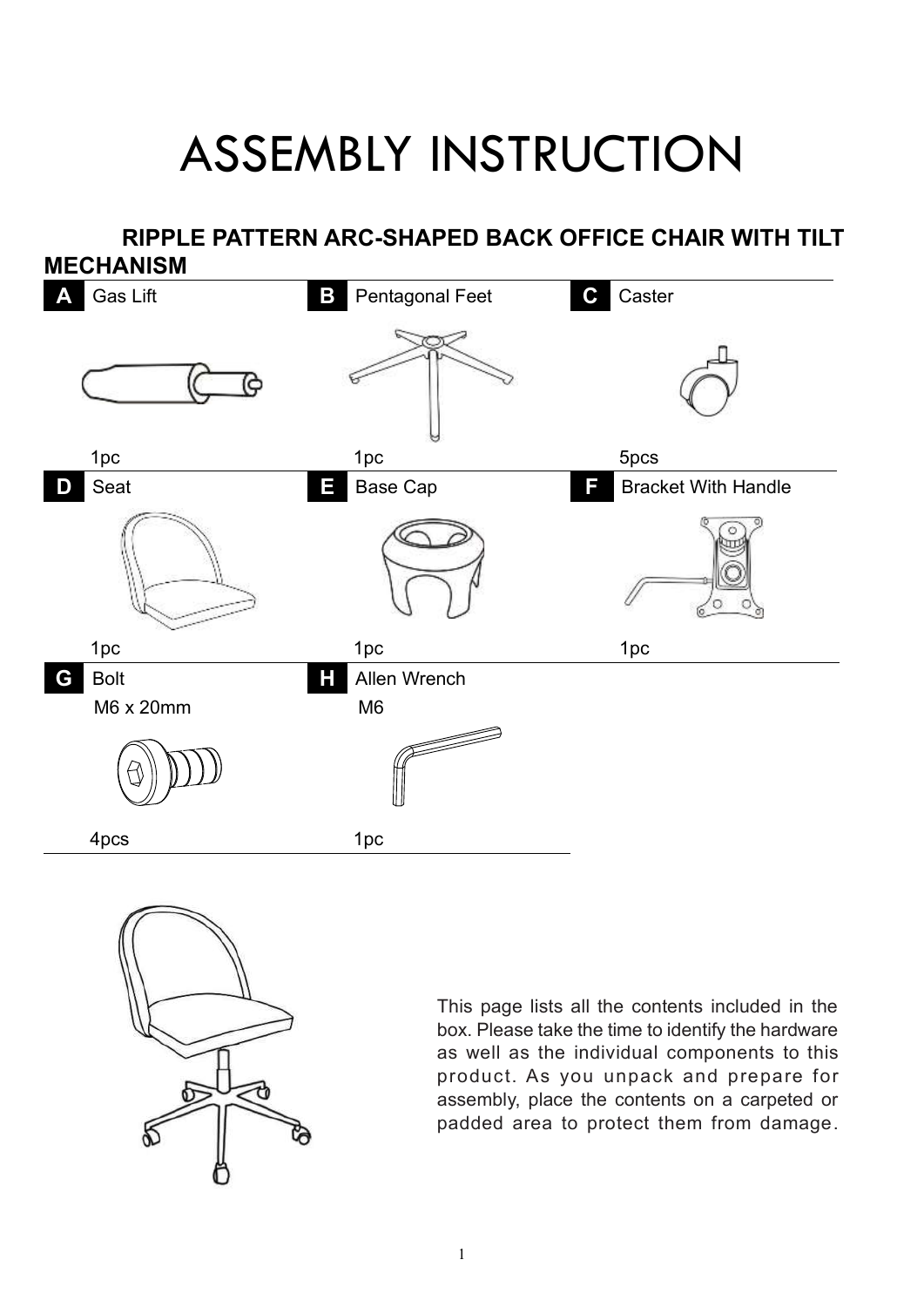Attach Caster (C) to Pentagonal Feet (B) as shown.



Insert Gas Lift (A) and Base Cap (E) into assembled base carefully as shown.

**2**